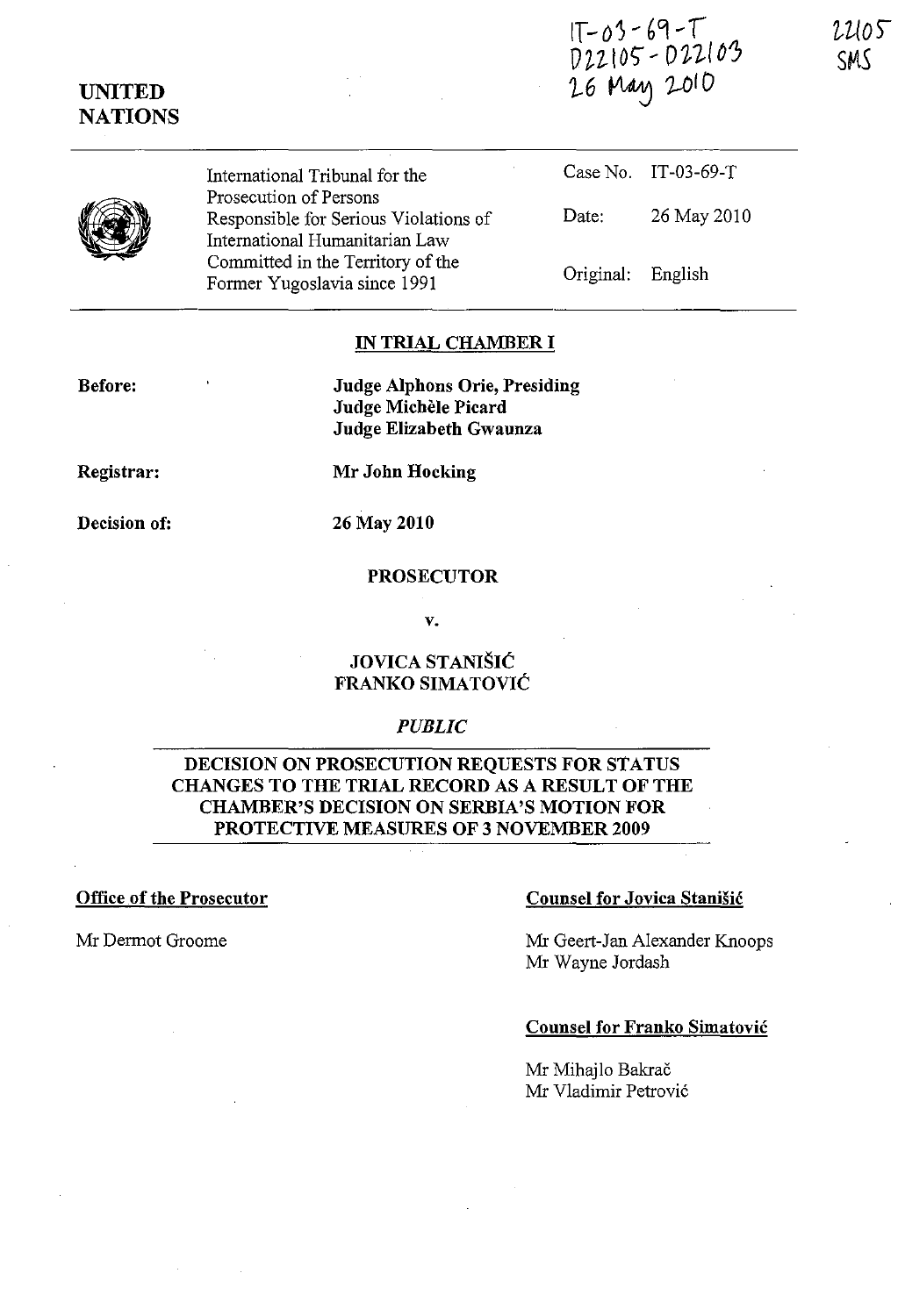**TRIAL CHAMBER I** of the International Tribunal for the Prosecution of Persons Responsible for Serious Violations of International Humanitarian Law Committed in the Territory of the Former Yugoslavia since 1991 ("Chamber");

**BEING SEISED** of two Prosecution reports to the Chamber on the status of exhibits, filings or parts of the trial transcript, filed on 17 November 2009 and 11 December 2009,<sup>1</sup> wherein the Prosecution requests: (a) an amendment of the status of four currently confidential passages of the transcript;<sup>2</sup> (b) an amendment of the status of three currently confidential slides of the Prosecution's opening statement on the public audio-visual tapes;<sup>3</sup> and (c) the redaction and subsequent unsealing of currently confidential slide 64 of the Prosecution's opening statement on the public audio-visual tapes;

**NOTING** that neither the Republic of Serbia ("Serbia") nor the Defence have made submissions in relation to these requests;

**RECALLING** the Chamber's Interim Order Redacting Transcript and Trial Video, issued on 19 June 2009 ("Interim Order"), wherein it ordered redactions to the transcript and the audio-visual recordings of the Prosecution's opening statement;

**RECALLING** the Chamber's Second Decision on the Republic of Serbia's Motion for Protective Measures, issued on 3 November 2009 ("Decision"), wherein it partially granted Serbia's request for protective measures;

**FINDING** that as a consequence of the Decision certain status changes to the trial record are warranted;

**FURTHER FINDING** that the passage at transcript pages 1805-1807 refers to exhibit P19 which is part of an application for protective measures on which there is ongoing litigation before the  $Chamber; ^4$ 

**PURSUANT** to Rule 54 of the Tribunal's Rules of Procedure and Evidence;

<sup>&</sup>lt;sup>1</sup> Prosecution Report to Trial Chamber on Status of Exhibits, Filings or Parts of Trial Transcript in Relation to the Second Decision on the Republic of Serbia's Motion for Protective Measures, 17 November 2009; Prosecution Second Report to Trial Chamber on Status of Exhibits, Filings or Parts of Trial Transcript in Relation to the Second Decision on the Republic of Serbia's Motion for Protective Measures, 11 December 2009 ("Second Report").

<sup>2</sup> T. 1464:12-1465:6; 1492:11-20; 1526:17-1527:3; 1805-1807.

<sup>3</sup> Slides 25, 26, and 128.

<sup>&</sup>lt;sup>4</sup> See e.g. Prosecution Report on Exhibit P19 and Status of Protective Measures for Exhibits Received Pursuant to RFA 1333 and RFA 1338, 1 March 2010; The Republic of Serbia's Reply on Prosecution's Report on Exhibit P19 and Status of Protective Measures for Exhibits Received Pursuant to RFA 1333 and RFA 1338 from 26 February 2010,9 April 2010.